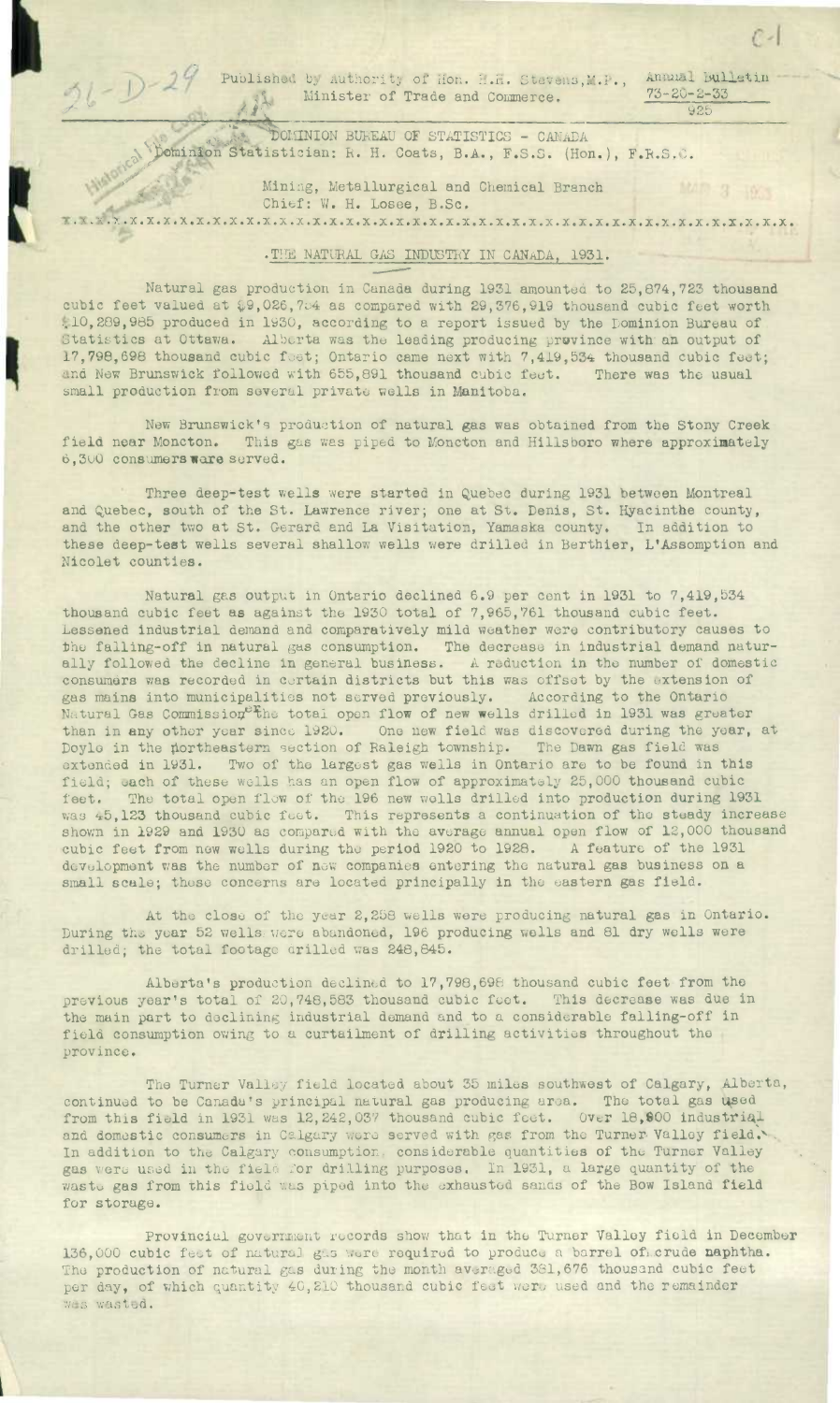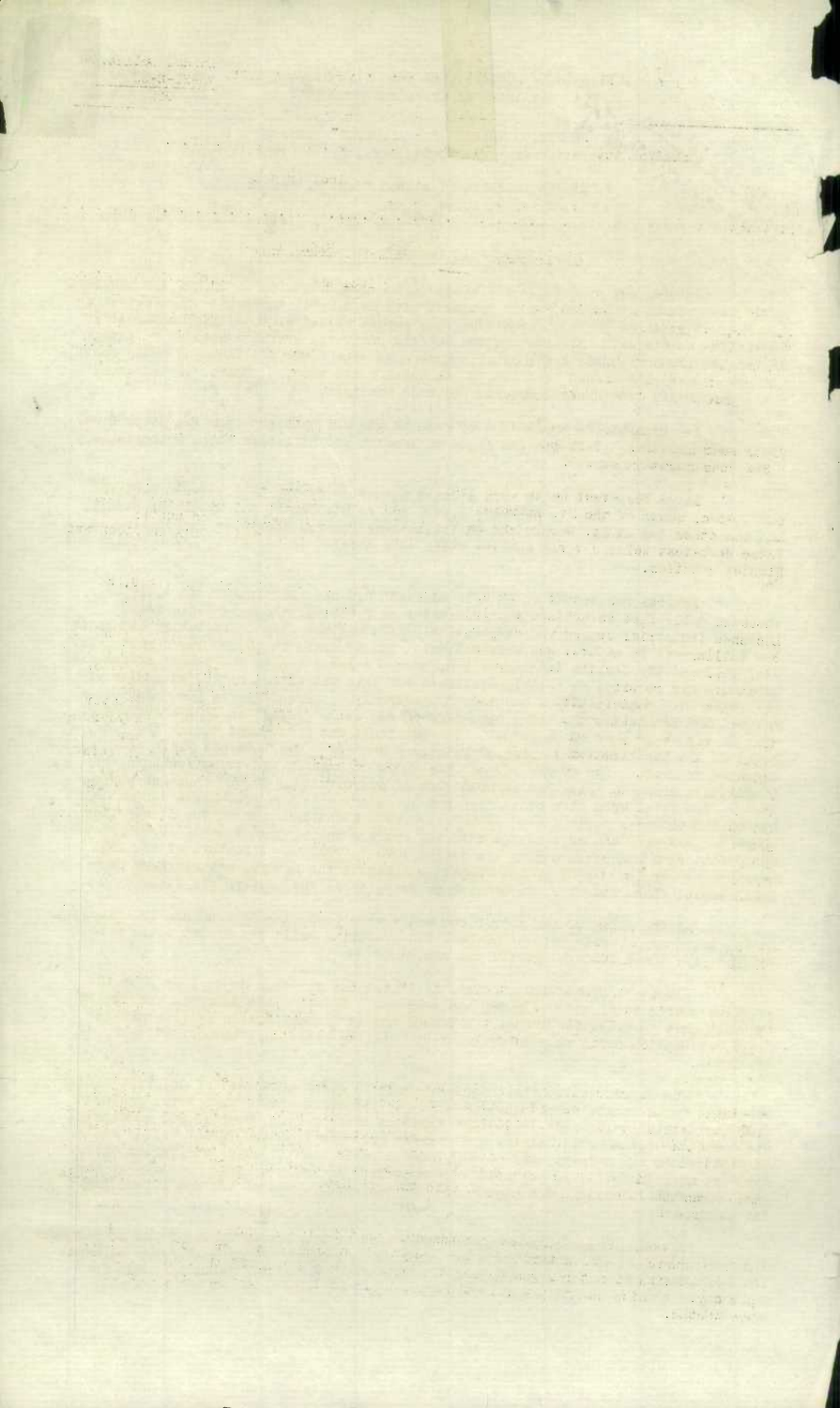In Medicine Hat, 2,285,564 thousand cubic feet of natural gas were consumed in 1931. Approximately 2,500 industrial and domestic consumers were supplied with gas from the 30 wells in this field. Eight wells in the Redeliff field, 2 miles west of Medicine Hat, supplied gas to industrial and domestic consumers.

Edmonton is supplied with natural gas from the Viking field located about 30 miles southeast of the city. Over 10,000 consumers in Edmonton used this gas in 1931. In addition, approximately 600 users outside of Edmonton were supplied with gas from the Viking field.

The 300 consumers in Wainwright obtained the tratural gas supply from the Maple Leaf well. Local wells supplied Bow Island, Suffield and Wetaskiwin with gas in 1931. Lothbridge and some smaller centres were furnished with gas from the Canadian Western Natural Gas Company's pipe line.

Imports of mixed gas (natural and artificial) into Canada from the United States amounted to 109,168 thousand cubic feet worth  $74,904$ ; in the previous year 151,671 thousand cubic feet valued at \$96,763 were imported.

Capital employed by the 145 firms operating in this industry in Canada amounted to \$71,085,678. Employment was furnished 1,692 salaried employees and wage-earners who received  $2,072,022$  during the year. Expenditures for fuel and electricity totalled \$26,921.

PRINCIPAL STATISTICS OF THE NATURAL GAS INDUSTRY IN CANADA, 1930 and 1931.

1930 1931

| Number of firms                 | 124          | 145        |
|---------------------------------|--------------|------------|
|                                 | 70, 548, 353 | 71,085,678 |
| Number of employees - On salary | 650          | 596        |
| On wages                        | 1,291        | 1,096      |
| Total                           | 1,941        | 1,692      |
| Salaries and wages              | 974,888      | 915,469    |
| Wages                           | 1,374,815    | 1,156,613  |
| Total                           | 2,349,703    | 2,072,022  |
| Cost of fuel and electricity    | 33,811       | 26,921     |
|                                 | 10,289,985   | 9,026,754  |

|               |              |            | PRODUCTION OF NATURAL GAS IN CANADA, BY PROVINCES, 1930 and 1931. |           |  |
|---------------|--------------|------------|-------------------------------------------------------------------|-----------|--|
|               |              |            | $9 \, 3$                                                          |           |  |
| Province      | M cu.ft.     | Value      | M cu.ft.                                                          | Value     |  |
|               |              |            |                                                                   |           |  |
| New Brunswick | 661,975      | 325,751    | 655,891                                                           | 323, 184  |  |
| Ontario       | 7,965,761    | 5,034,828  | 7,419,534                                                         | 4,635,497 |  |
| Manitoba      | 600          | 180        | 600                                                               | 180       |  |
| Alberta       | 20,748,583   | 4,929,226  | 17,798,698                                                        | 4,067,893 |  |
| $C$ A N A D A | 29, 376, 919 | 10,289,985 | 25,874,723                                                        | 9,026,754 |  |
|               |              |            |                                                                   |           |  |

| PRODUCTION OF NATURAL GAS IN CANADA, BY MONTHS, 1931. |            |                   |                 |            |             |  |  |
|-------------------------------------------------------|------------|-------------------|-----------------|------------|-------------|--|--|
|                                                       | <b>NEW</b> |                   |                 |            |             |  |  |
| Month                                                 | Brunswick  | Ontario Manitoba  |                 | Alberta    | CANADA      |  |  |
|                                                       | M cu.ft.   | M cu.ft. M cu.ft. |                 | M cu.ft.   | M cu.ft.    |  |  |
| January                                               | 96,647     | 949,363           | 50              | 2,067,278  | 3, 113, 338 |  |  |
| February                                              | 92,448     | 876,172           | 50              | 1,926,699  | 2,895,369   |  |  |
| March                                                 | 76,176     | 799,657           | 50              | 1,799,253  | 2,675,136   |  |  |
| April                                                 | 69,115     | 717,481           | 50              | 1,600,233  | 2,386,879   |  |  |
| May                                                   | 54,362     | 654,424           | 50              | 1,274,426  | 1,983,262   |  |  |
| June                                                  | $-35,365$  | 372,352           | 50              | 1,097,149  | 1,504,916   |  |  |
| $July - \dots - \dots$                                | 26, 847    | 349,840           | 50              | 1,037,959  | 1,414,696   |  |  |
| August                                                | 21,297     | 350, 540          | 50              | 889,623    | 1,261,510   |  |  |
| September                                             | 23,845     | 414,809           | 50 <sup>°</sup> | 1,073,524  | 1,512,228   |  |  |
| October                                               | 41,303     | 492,973           | 50              | 1,311,241  | 1,845,567   |  |  |
| November                                              | 53,963     | 652,348           | 50              | 1,759,062  | 2,465,423   |  |  |
| December                                              | 64,523     | 789,575           | 50              | 1,962,251  | 2,816,399   |  |  |
| TOTAL                                                 | 655,891    | 7,419,534         | 600             | 17,798,698 | 25,874,723  |  |  |

**I**